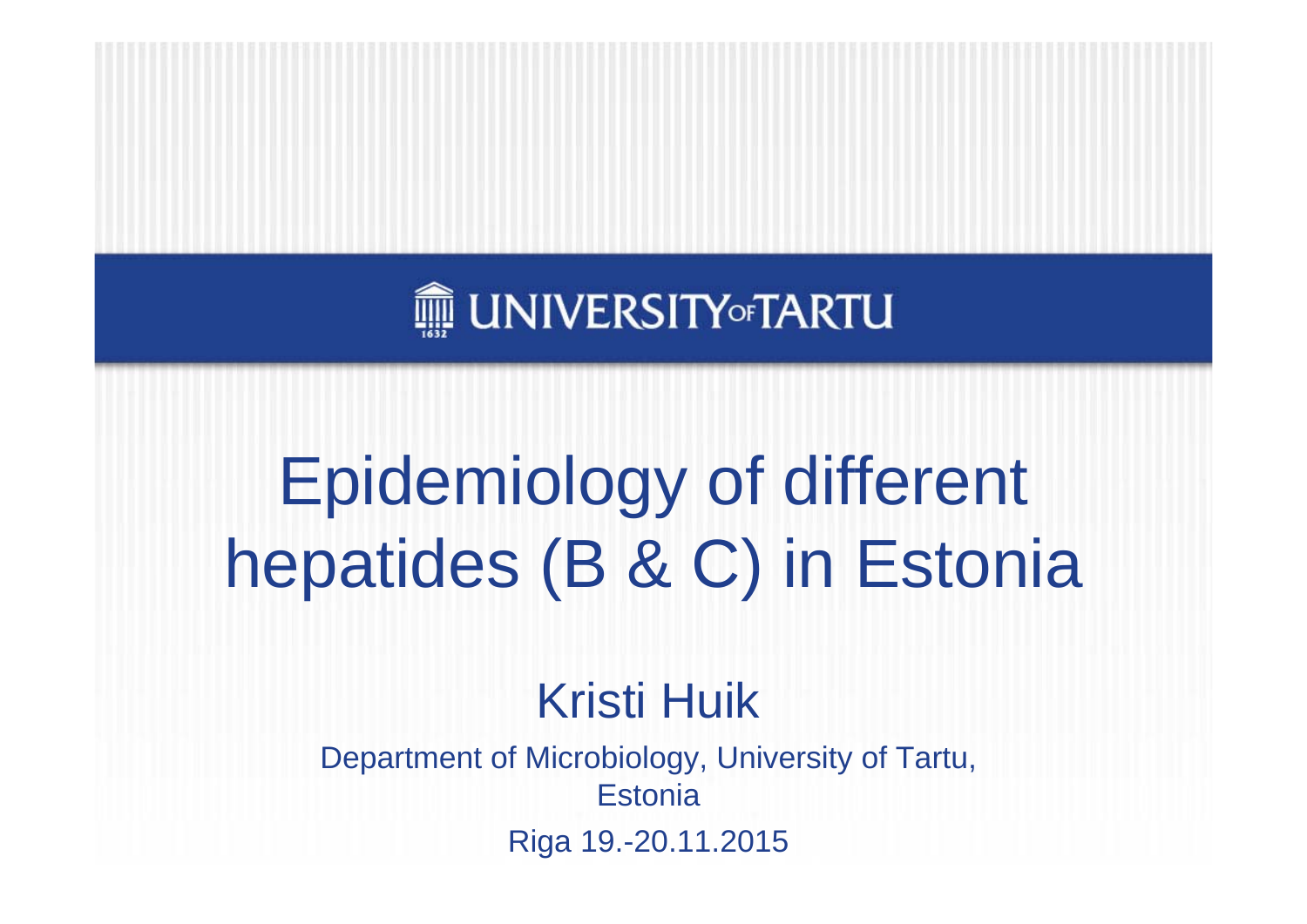

#### **Outline**

- $\bullet$ • HBV and HCV in Estonia (with demographics)
- $\bullet$ • HCV genotypes in Estonia
- HCV treatment
- Data from
	- Estonian Health Board
	- Literature
	- Personal communication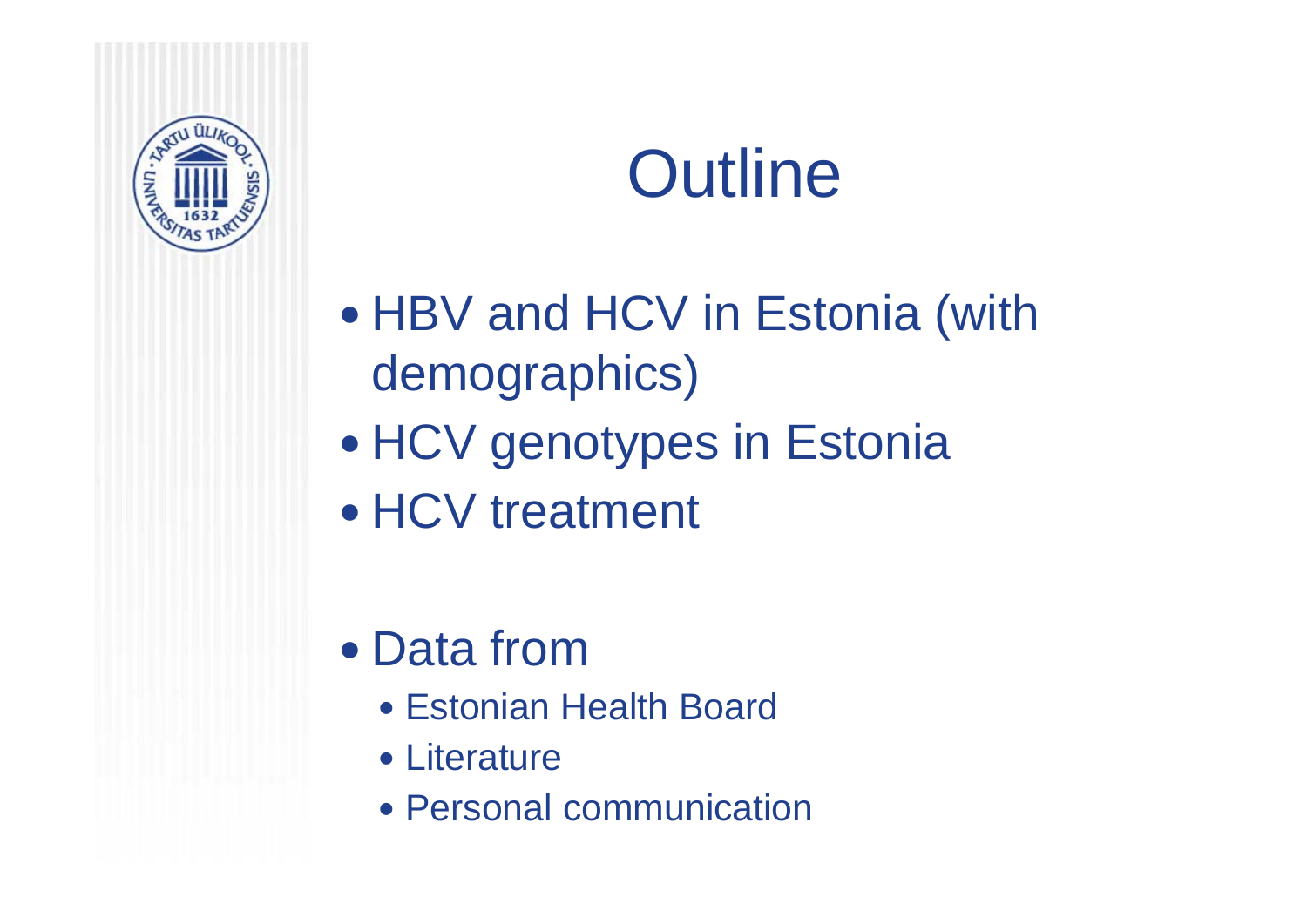## HBV and HCV reported to the Health Board

- Acute HBV the increase in the level of transaminase and/or bilirubin, HBsAg+ and/or HBeAg (sometimes HBc IgM+)
- Chronic HBV HBsAg+ & HBV DNA+ > 6 months
- Acute HCV rare, HCV RNA+ or HCV Ab+ & HCV RNA+ and the increase in the level of transaminase and/or bilirubin
- Chronic HCV HCV RNA+ > 6 months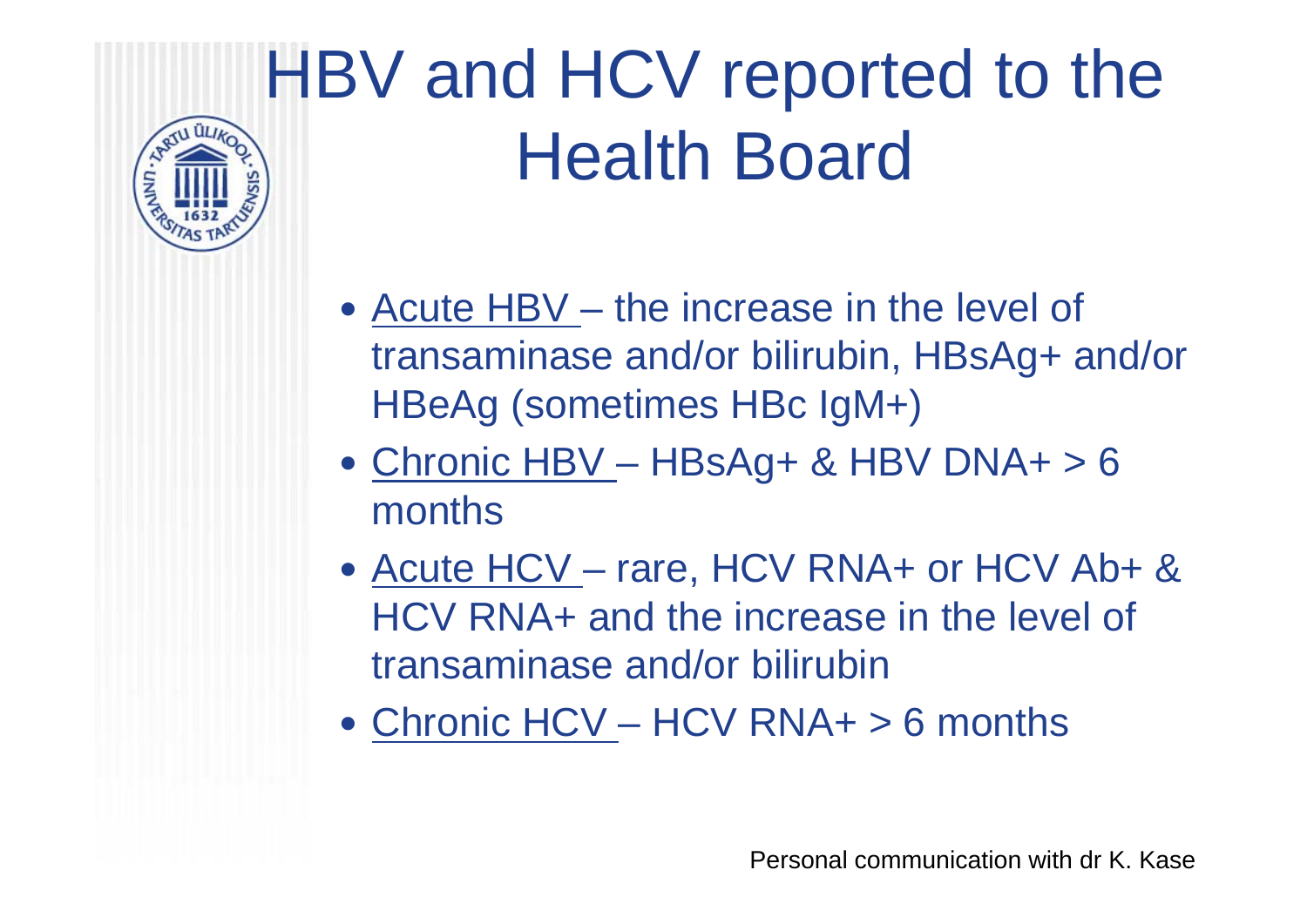

#### Acute HBV is decreasing



Year

Estonian Health Board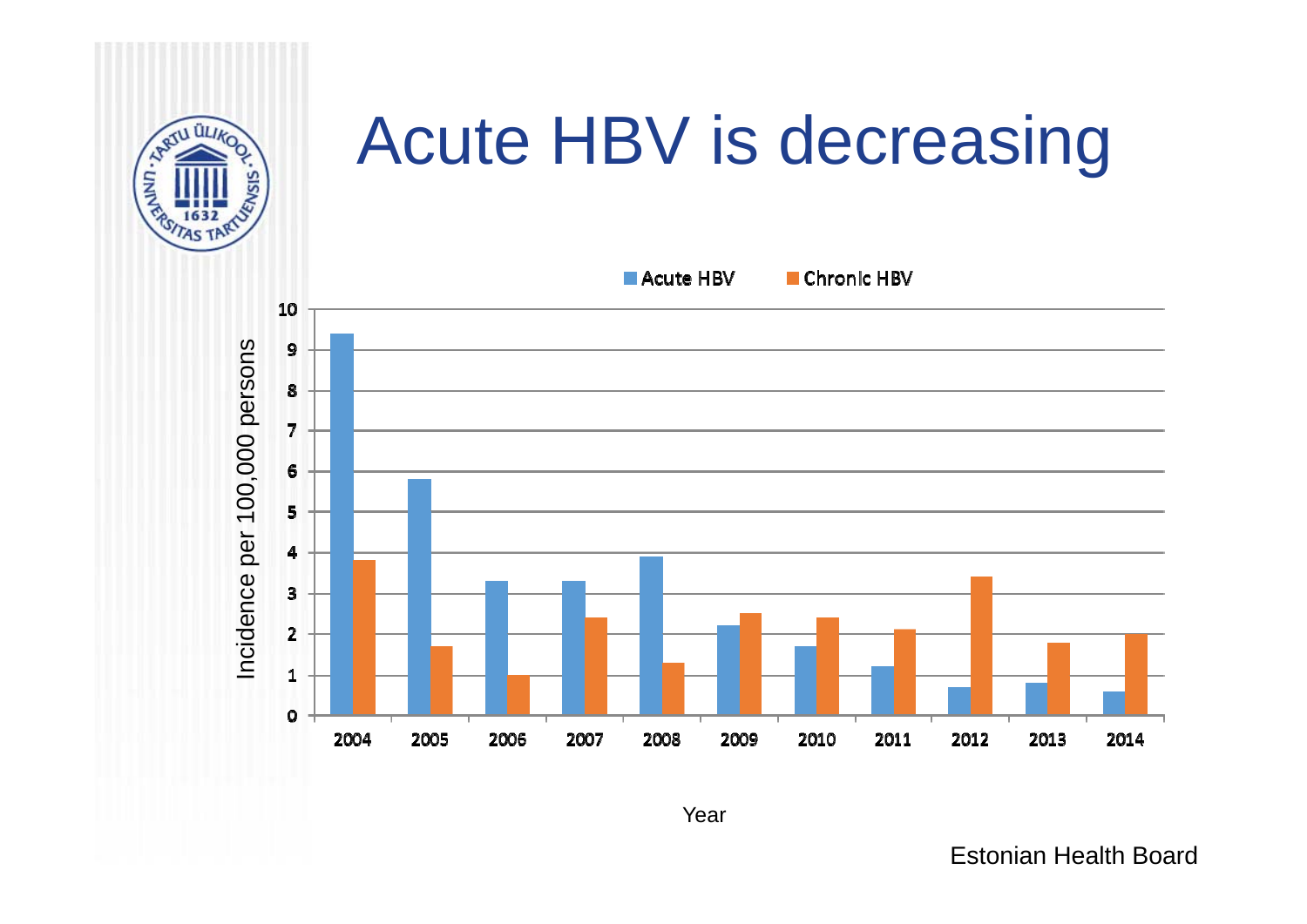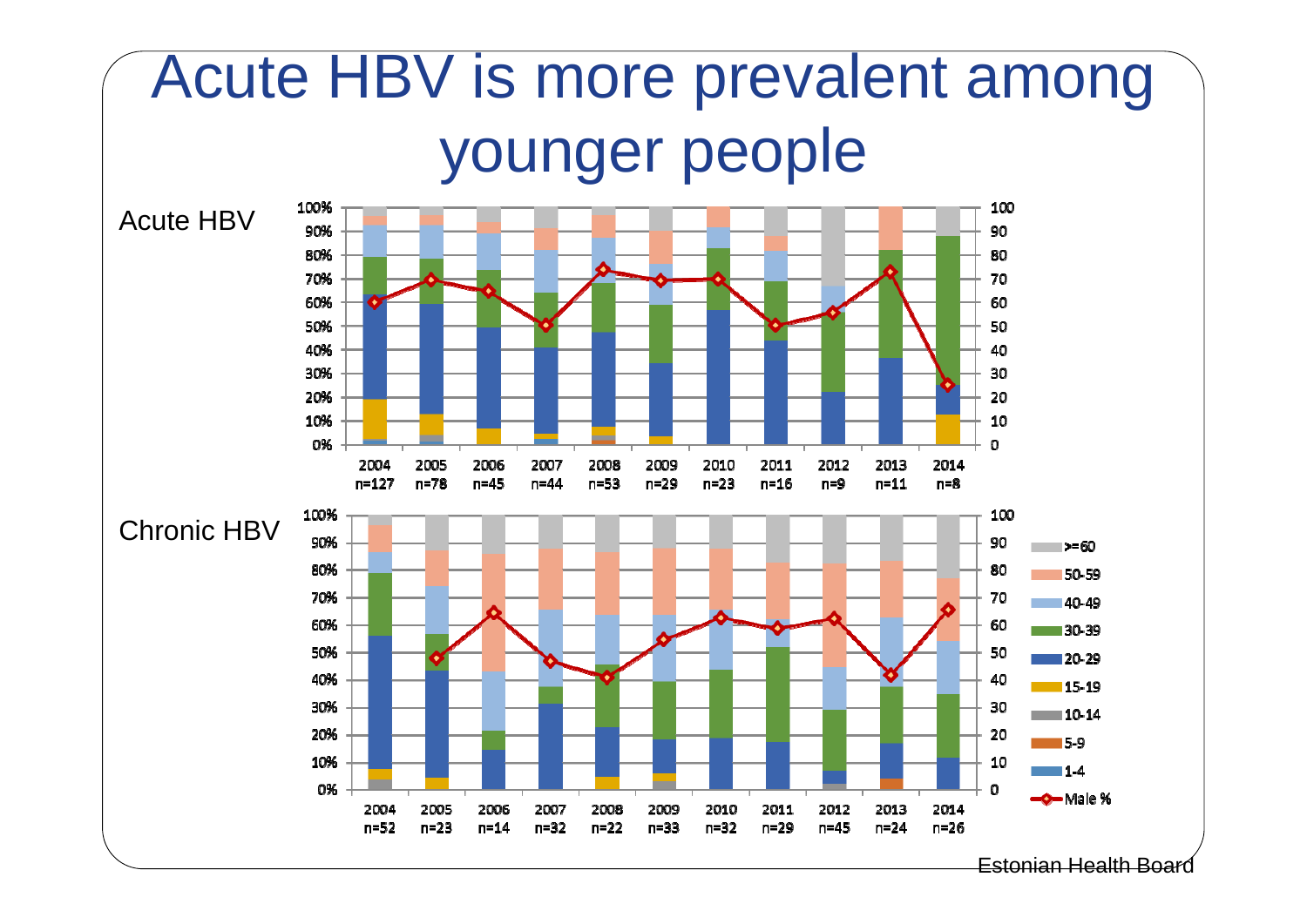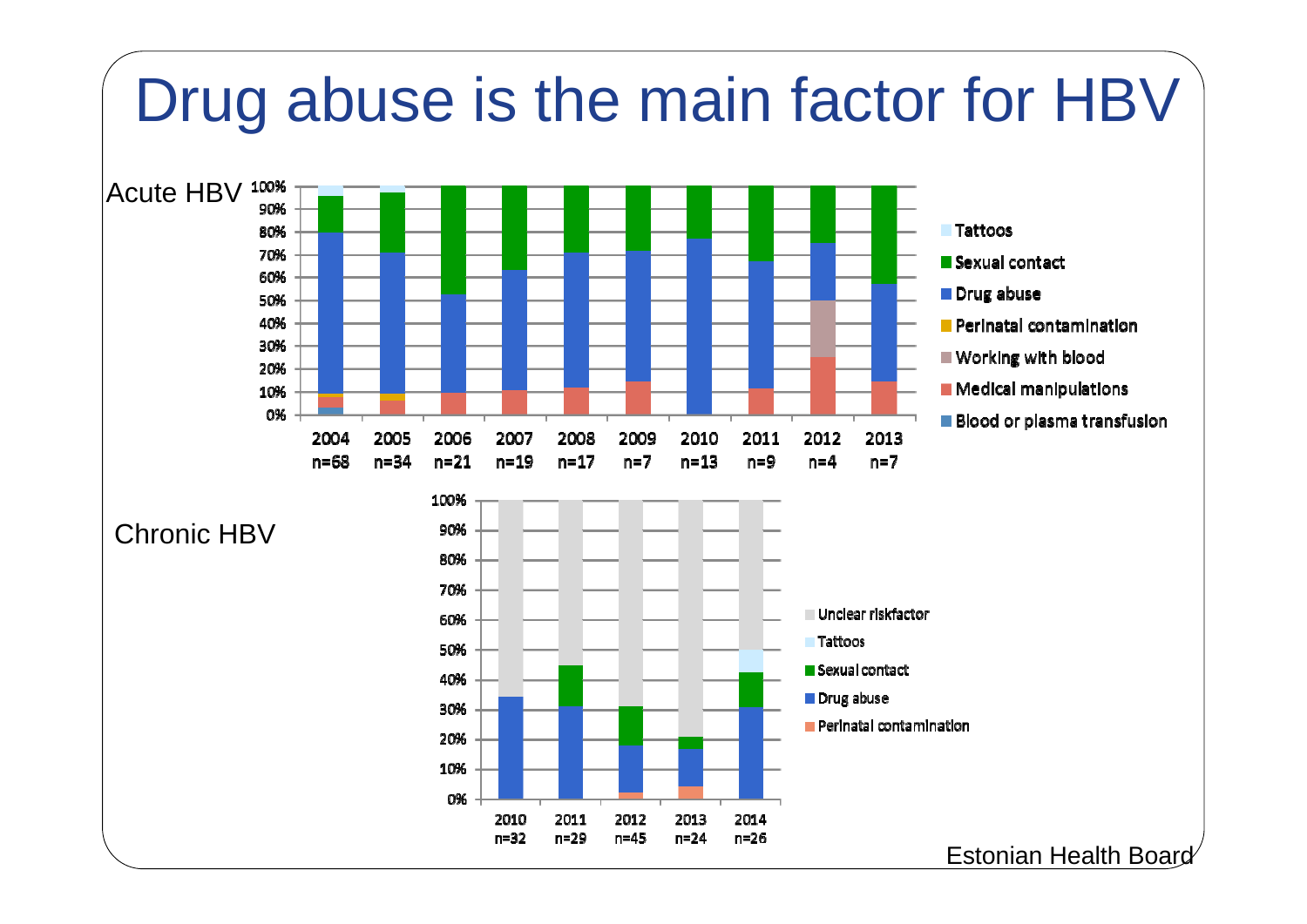

#### Acute HCV is decreasing and chronic HCV is increasing



Incidence per 100,000 persons Incidence per 100,000 persons

Year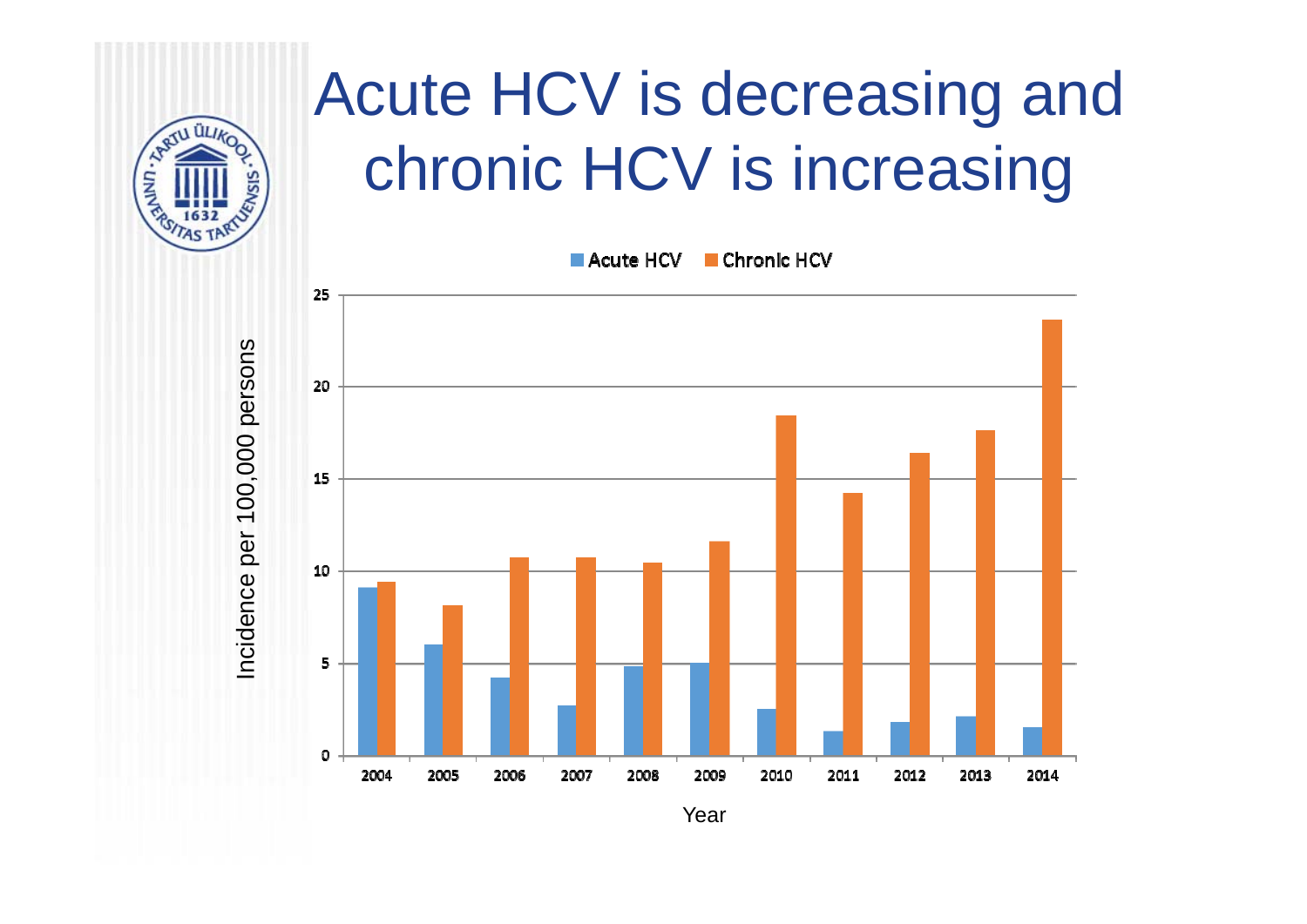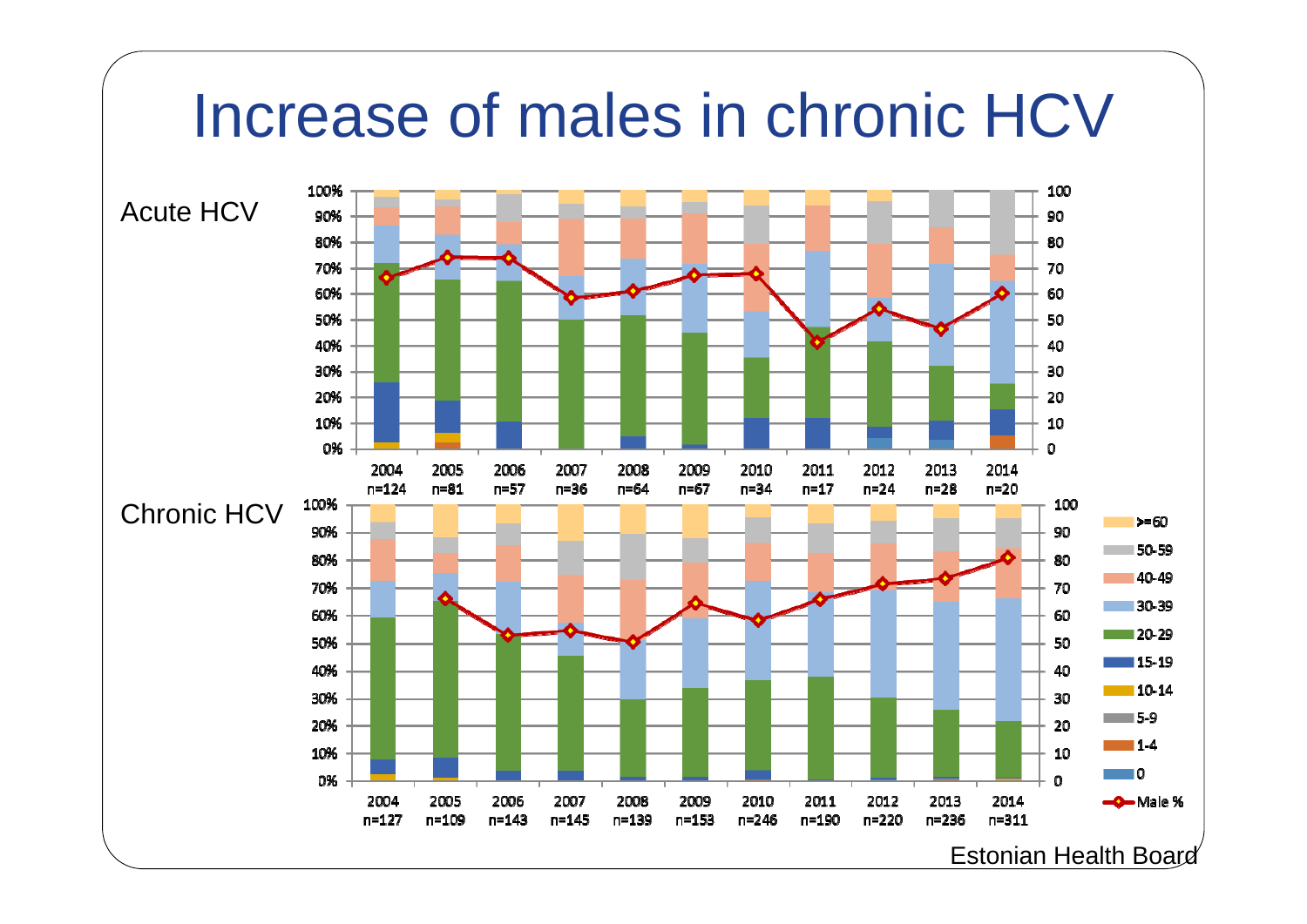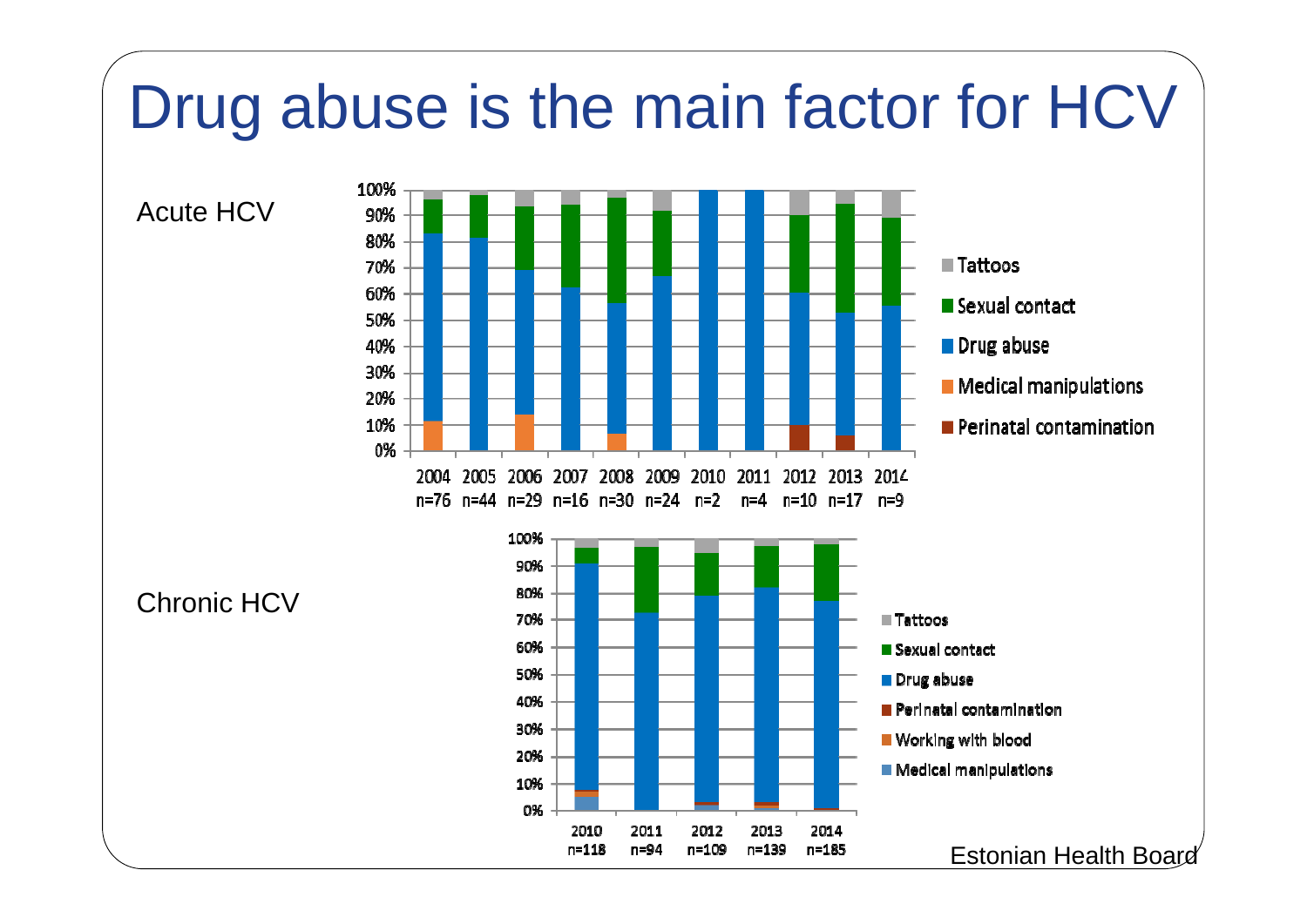#### Ib is prevailing among HCV **RABILIARDO** monoinfected VSIS 100% 90% 80% 70%  $\blacksquare$  other 60%  $\blacksquare$  3a 50%  $\blacksquare$  2c 40%  $\blacksquare$  2a  $\blacksquare$  1b 30%  $\blacksquare$  1a 20% 10% 0% 1995-1998 2000 2001-2004 1999  $n=37$  $n = 41$  $n=32$  $n=64$ Blood donors  $\vert$  -  $\vert$  59%  $\vert$  47% 34% Persons who inject drugs | 30% | 7% | 34% | 1.6% Medical intervention  $\vert \cdot \vert$  -  $\vert \cdot \vert$  -  $\vert$  -  $\vert$  28%

Tallo et al 2007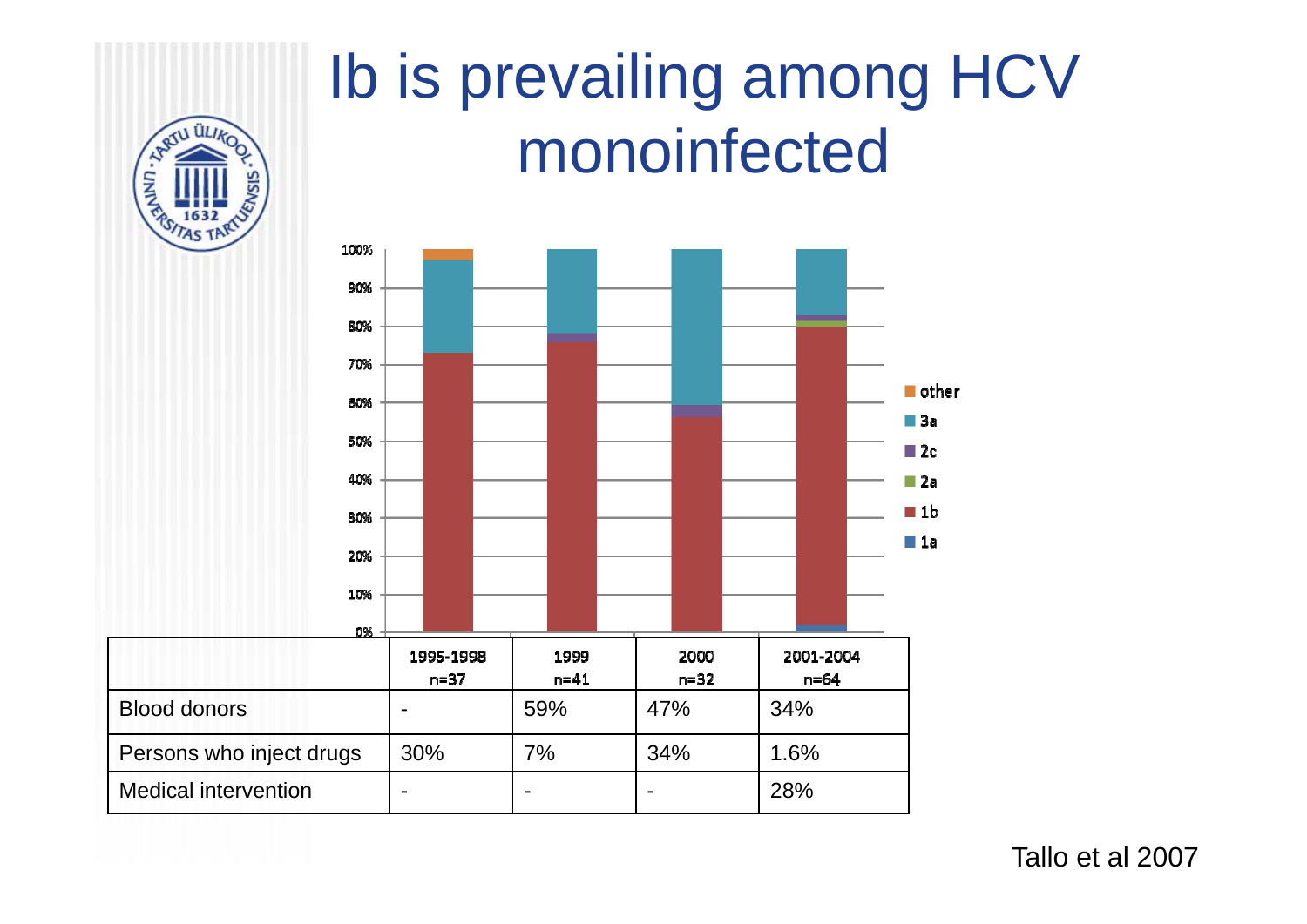

Year

Estonian Health Board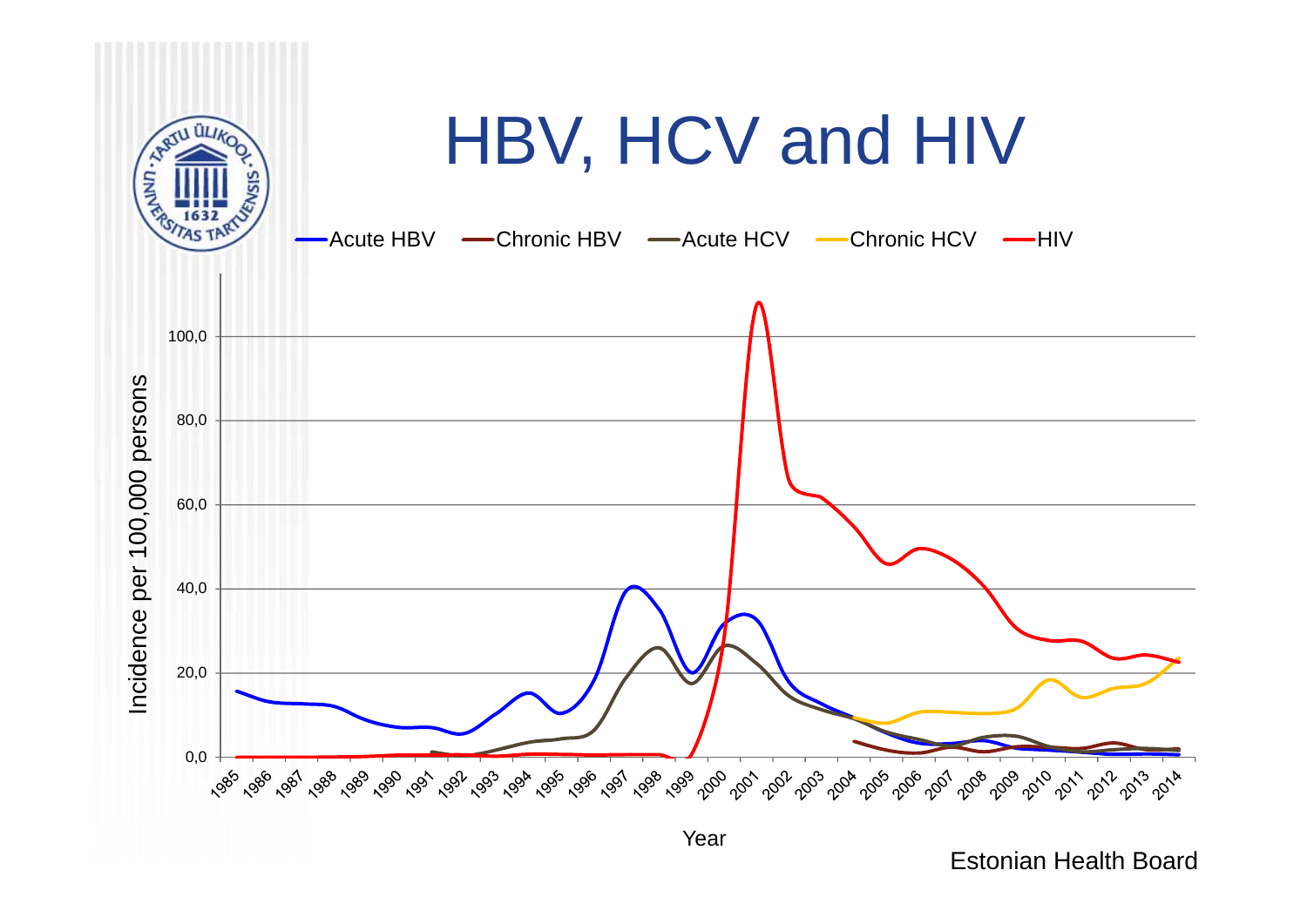

#### HCV treatment

- Genotypes 2 and 3:
- Peg-interferon+ribavirin
- Genotype 1:
- Peg-interferon+ribavirin+simeprevir or boceprevir or telaprevir (no longer in use)
- Without health insurance coverage: ombitasvir/paritaprevir/ritonavir+dasabuvir+ ribavirin